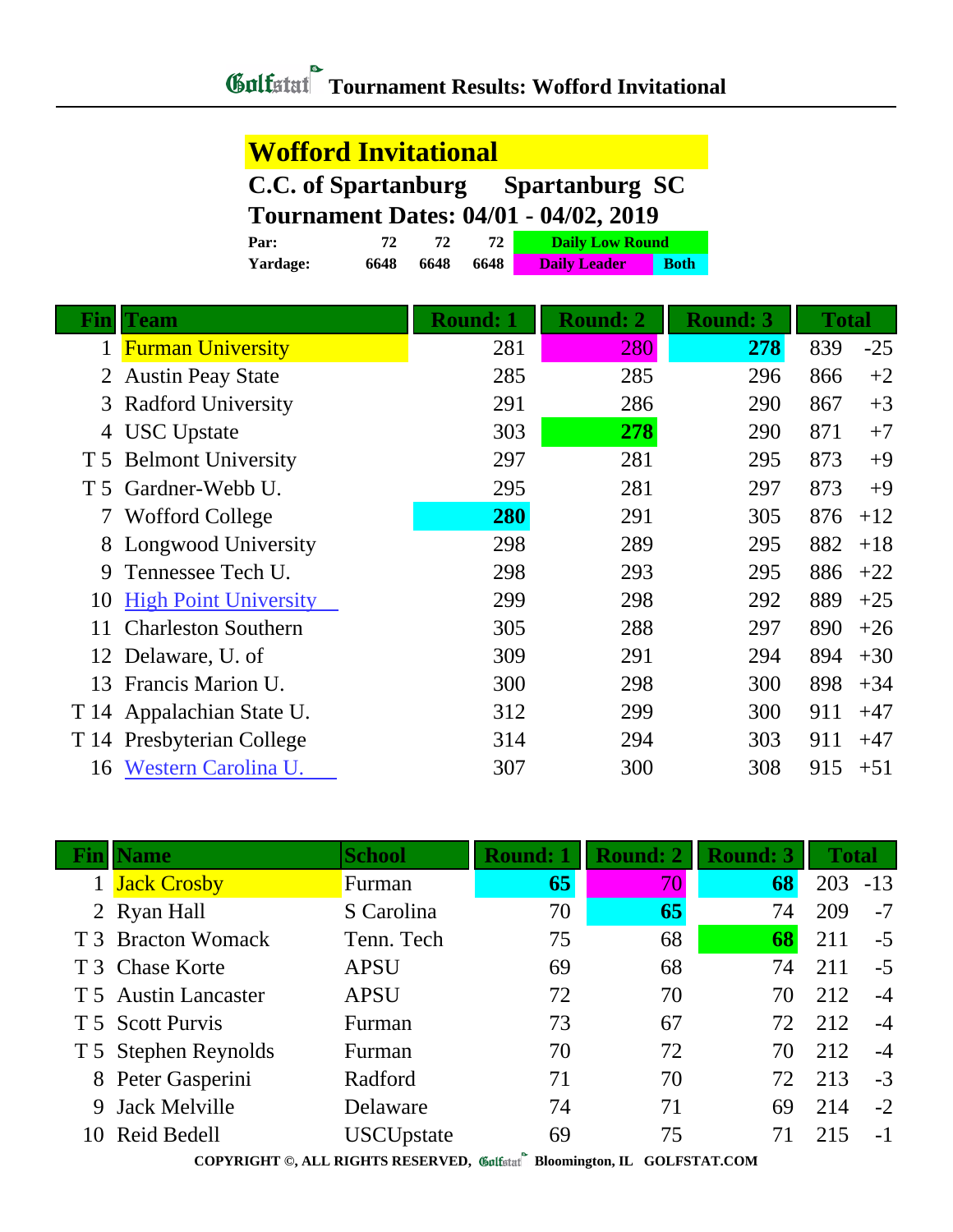| <b>Gulfstat</b> Tournament Results: Wofford Invitational |  |
|----------------------------------------------------------|--|
|                                                          |  |

| Fin  | <b>Name</b>               | <b>School</b>     | <b>Round: 1</b> | <b>Round: 2</b> | <b>Round: 3</b> | <b>Total</b> |      |
|------|---------------------------|-------------------|-----------------|-----------------|-----------------|--------------|------|
| T 11 | <b>Brendan MacDougall</b> | <b>High Point</b> | 75              | 72              | 69              | 216          | E    |
| T 11 | Evan Davis                | Belmont           | 78              | 67              | 71              | 216          | E    |
| T 11 | Jordan Warnock            | <b>USCUpstate</b> | 74              | 69              | 73              | 216          | E    |
|      | T 11 Micah Knisley        | <b>APSU</b>       | 70              | 72              | 74              | 216          | E    |
|      | T 11 Parker See           | Radford           | 75              | 70              | 71              | 216          | E    |
| T 11 | <b>Steffen Smith</b>      | Gard.-Webb        | 68              | 69              | 79              | 216          | E    |
|      | T 17 Daniel Booker        | <b>Belmont</b>    | 71              | 75              | 71              | 217          | $+1$ |
|      | T 17 Ryan Marter          | Wofford           | 72              | 68              | 77              | 217          | $+1$ |
| T 19 | Matt Lehman               | Furman            | 71              | 69              | 78              | 218          | $+2$ |
| T 19 | <b>Walker Jones</b>       | Wofford           | 69              | 76              | 73              | 218          | $+2$ |
| T 19 | <b>Walker Simas</b>       | Wofford           | 68              | 75              | 75              | 218          | $+2$ |
| T 22 | <b>Brandon Weaver</b>     | Longwood          | 71              | 73              | 75              | 219          | $+3$ |
|      | T 22 Connor Bruns         | Furman            | 73              | 71              | 75              | 219          | $+3$ |
| T 22 | <b>Grant Sellars</b>      | Fr. Marion        | 74              | 72              | 73              | 219          | $+3$ |
|      | T 22 Hunter Duncan        | Radford           | 72              | 73              | 74              | 219          | $+3$ |
| T 22 | Jordan Boulton            | Longwood          | 74              | 71              | 74              | 219          | $+3$ |
|      | T 22 Keller Harper        | Furman            | 79              | 72              | 68              | 219          | $+3$ |
| T 22 | <b>Matt Carter</b>        | <b>USCUpstate</b> | 80              | 66              | 73              | 219          | $+3$ |
|      | T 22 Teagan Stephenson    | Longwood          | 78              | 69              | 72              | 219          | $+3$ |
| 30   | Patrick Wu                | Gard.-Webb        | 76              | 70              | 74              | 220          | $+4$ |
| T 31 | <b>Brandon Smith</b>      | Charles.So        | 79              | 68              | 74              | 221          | $+5$ |
|      | T 31 Cole Patterson       | PC                | 80              | 69              | 72              | 221          | $+5$ |
|      | T 31 Ryan Neil            | Radford           | 73              | 75              | 73              | 221          | $+5$ |
|      | T 31 Will Brooks          | Tenn. Tech        | 74              | 72              | 75              | 221          | $+5$ |
|      | T 31 Zack Byers           | Gard.-Webb        | 76              | 69              | 76              | 221          | $+5$ |
|      | T 36 Candler Rice         | <b>App State</b>  | 77              | 74              | 71              | 222          | $+6$ |
|      | T 36 Grainger Howle       | Fr. Marion        | 74              | 71              | 77              | 222          | $+6$ |
|      | T 38 Alan Smith           | Charles.So        | 77              | 72              | 74              | 223          | $+7$ |
|      | T 38 Charlie Dallery      | Gard.-Webb        | 75              | 75              | 73              | 223          | $+7$ |
|      | T 38 Connor Moore         | Charles.So        | 75              | 74              | 74              | 223          | $+7$ |
|      | T 38 Hunter Fry           | <b>USCUpstate</b> | 80              | 70              | 73              | 223          | $+7$ |
|      | T 38 Tumi Kuld            | W Carolina        | 74              | 73              | 76              | 223          | $+7$ |
|      | T 43 Noah Trenkler        | Belmont           | 77              | 71              | 76              | 224          | $+8$ |
|      | T 43 Tyler Hull           | Radford           | 75              | 73              | 76              | 224          | $+8$ |
|      | T 45 Adam Szwed           | Longwood          | 75              | 76              | 74              | 225          | $+9$ |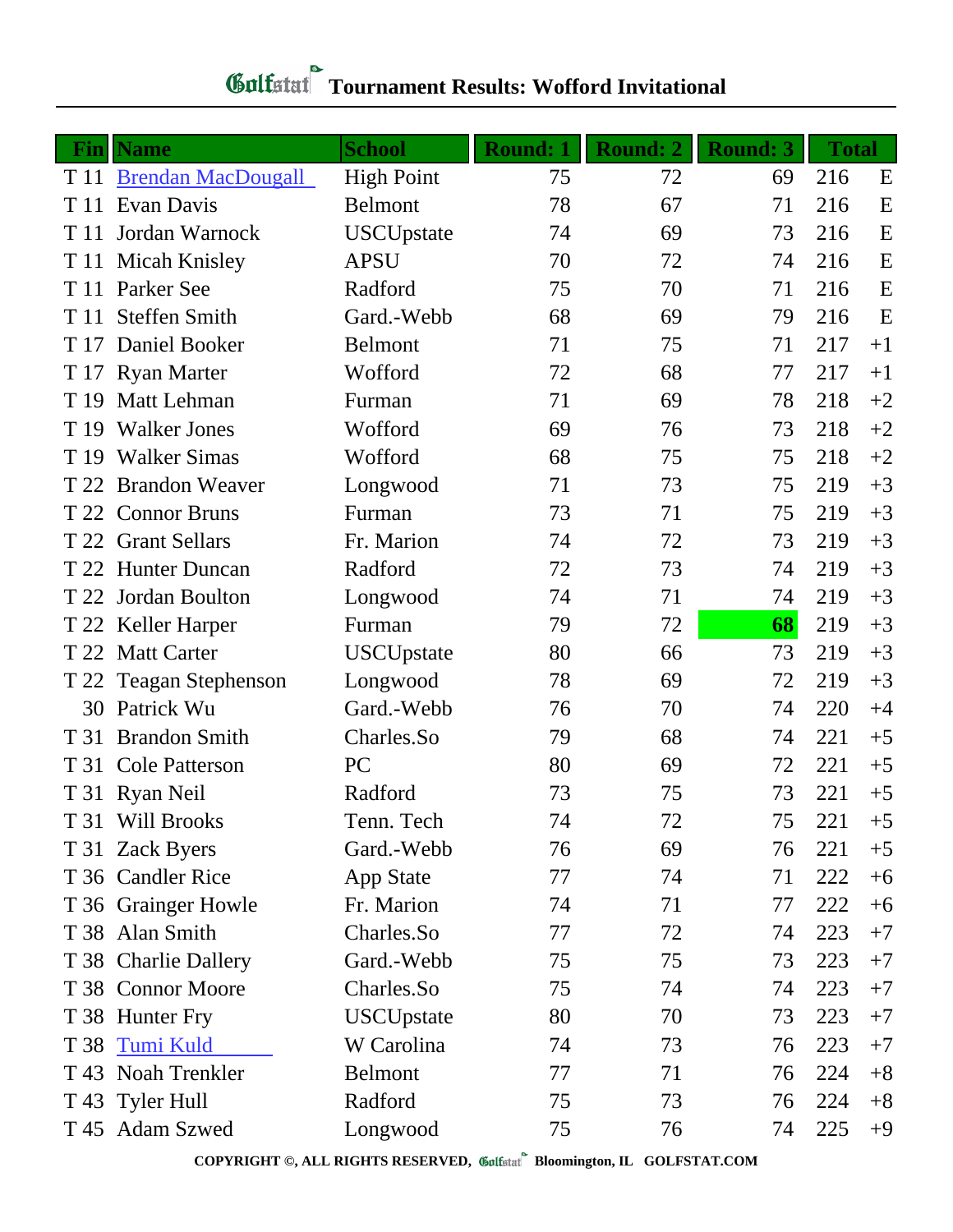| <b>Gulfatat</b> Tournament Results: Wofford Invitational |  |
|----------------------------------------------------------|--|
|                                                          |  |

| Fin             | <b>Name</b>              | <b>School</b>     | <b>Round: 1</b> | <b>Round: 2</b> | <b>Round: 3</b> | <b>Total</b> |
|-----------------|--------------------------|-------------------|-----------------|-----------------|-----------------|--------------|
|                 | T 45 Ben Pirro           | PC                | 77              | 72              | 76              | 225<br>$+9$  |
| T 45            | <b>Jack Uselton</b>      | <b>Belmont</b>    | 75              | 73              | 77              | 225<br>$+9$  |
|                 | T 45 Roberto Nieves      | Delaware          | 77              | 74              | 74              | 225<br>$+9$  |
| T 49            | <b>Alec Weary</b>        | <b>High Point</b> | 77              | 77              | 72              | $226 + 10$   |
|                 | T 49 Andy Yang           | Gard.-Webb        | 79              | 73              | 74              | $226 + 10$   |
|                 | T 49 Matt Pulgini        | Delaware          | 84              | 69              | 73              | $226 + 10$   |
|                 | T 49 Matthew Giles       | Tenn. Tech        | 74              | 75              | 77              | $226 + 10$   |
|                 | T 53 Bogle LaRue         | <b>Belmont</b>    | 74              | 70              | 83              | $227 + 11$   |
|                 | T 53 Chance Watson       | <b>App State</b>  | 75              | 74              | 78              | $227 + 11$   |
|                 | T 53 Elliot Gothe        | Charles.So        | 76              | 76              | 75              | $227 + 11$   |
|                 | T 53 Matthew Copeland    | Wofford           | 71              | 74              | 82              | $227 + 11$   |
|                 | T 53 Michael Busse       | <b>APSU</b>       | 74              | 75              | 78              | $227 + 11$   |
|                 | T 58 Alex Burris         | App State         | 78              | 74              | 76              | $228 + 12$   |
|                 | T 58 Brandon McBride     | Charles.So        | 77              | 74              | 77              | $228 + 12$   |
| T 60            | <b>Brandon Einstein</b>  | <b>High Point</b> | 72              | 77              | 80              | $229 + 13$   |
|                 | T 60 Nick Vecellio       | Delaware          | 76              | 75              | 78              | $229 + 13$   |
|                 | T 60 Ole Martin Davanger | Wofford           | 75              | 80              | 74              | $229 + 13$   |
|                 | T 63 Patrick Talledo     | Wofford           | 81              | 77              | 72              | $230 + 14$   |
|                 | T 63 Pierre deCaveal     | Fr. Marion        | 76              | 79              | 75              | $230 + 14$   |
|                 | T 63 R J Wren            | Delaware          | 74              | 77              | 79              | $230 + 14$   |
| T <sub>63</sub> | <b>Ryan McCarthy</b>     | <b>High Point</b> | 75              | 80              | 75              | $230 + 14$   |
| T 67            | <b>Adam Hooker</b>       | <b>High Point</b> | 83              | 72              | 76              | $231 + 15$   |
|                 | T 67 Charlie Tate        | PC                | 78              | 75              | 78              | $231 + 15$   |
|                 | T 67 Jack Brea           | App State         | 79              | 74              | 78              | $231 + 15$   |
|                 | T 70 Garrett Whitfield   | <b>APSU</b>       | 75              | 79              | 78              | $232 + 16$   |
|                 | T 70 Michael Coe         | W Carolina        | 74              | 78              | 80              | $232 + 16$   |
|                 | T 70 Nicholas Gunnell    | App State         | 78              | 77              | 77              | $232 + 16$   |
|                 | T 70 Stuart Fuller       | Wofford           | 78              | 74              | 80              | $232 + 16$   |
|                 | T 74 Cameron Yeary       | Tenn. Tech        | 75              | 78              | 80              | $233 + 17$   |
|                 | T 74 Colin Caporal       | Longwood          | 78              | 77              | 78              | $233 + 17$   |
|                 | T 74 George Whitbread    | W Carolina        | 79              | 77              | 77              | $233 + 17$   |
|                 | T 74 Louis Theys         | W Carolina        | 83              | 72              | 78              | $233 + 17$   |
|                 | 78 Michael Rials         | Fr. Marion        | 76              | 83              | 75              | $234 + 18$   |
|                 | T 79 Noah Schneider      | <b>App State</b>  | 80              | 79              | 76              | $235 + 19$   |
|                 | T 79 Zach Caudill        | W Carolina        | 80              | 78              | 77              | $235 + 19$   |